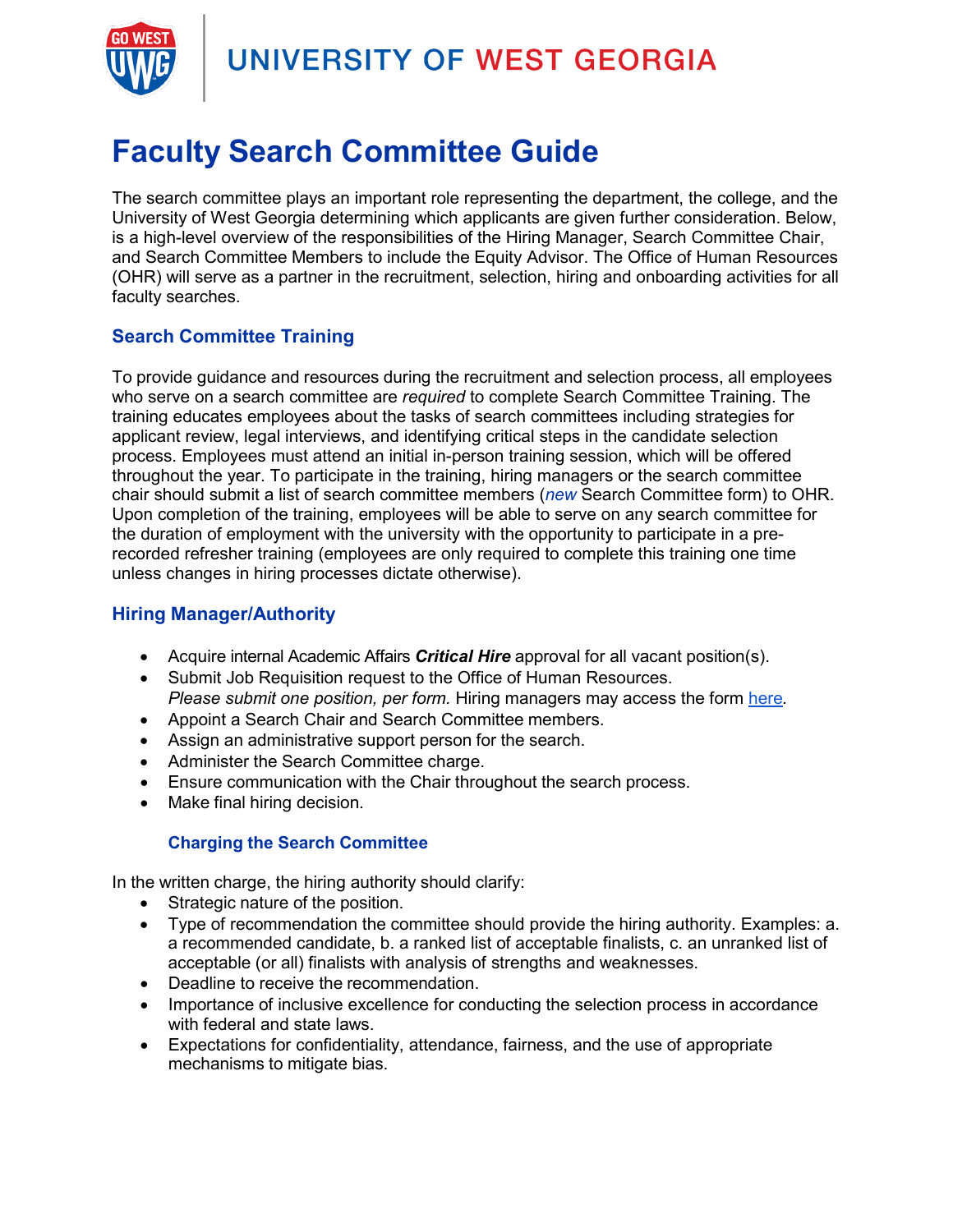UNIVERSITY OF WEST GEORGIA



### **Search Committee Chair**

- Serves as the liaison between the hiring manager and the search committee.
- Schedule and Chair search committee meetings.
- Communicate expectations, recruitment plan and potential candidate to committee, as stated by the hiring manager.
- Manage communication and maintain confidentiality during the search process.
- Serve as lead host for candidates on campus and other interview activities/events.
- Ensure proper interview materials are retained for finalist review and certification by OHR.
- Submit all recruitment documents to OHR at the conclusion of each recruitment cycle.
- Update ALL applicant statuses timely via OneUSG Careers.
- Perform all duties of a regular committee member.

#### **Search Committee Members**

- Volunteer for specific assignments in the recruitment plan (identify field-specific publications and professional organizations for advertisement, research current graduates in the field, designate a member to assess depth and variability of pool).
- Determine advertisement strategy.
- Establish criteria to evaluate applicants for first round and on-campus interviews.
- Set application review period.
- Evaluate all applicants based on the criteria established during the Pre-Search phase for screening, including reference check process.
- Determine or recommend which candidates will be selected for first round interviews.
- Participate in first round interviews.
- Provide recommendations for on-campus interviews and assist in the planning of oncampus visits.
- Develop on-campus visit interview questions and evaluate candidates based on established search criteria.
- Recommend candidate for the position.

#### **Introducing the Equity Advisor Role (EO/AA Liaison)**

To continue engaging in inclusive hiring practices, it is recommended to assign or include an equity advisor as part of the faculty search process. The equity advisor may be a member of the search committee or may be an advisor to the search committee. The role of this individual is to assist the search committee in ensuring that equity and most importantly inclusive practices were used in all aspects of the recruitment process. During the search process, equity advisors will aid in the following areas:

- Assist the Hiring Manager in the selection process of the search committee and its chair.
- Provide advice as needed to ensure the search ad is posted in multiple venues that attract a diverse pool of applicants.
- Provide advice as needed to the chair/dean and to the search committee to ensure that contributions to diversity are being considered and that proactive search practices are used for recruiting and selecting new faculty.